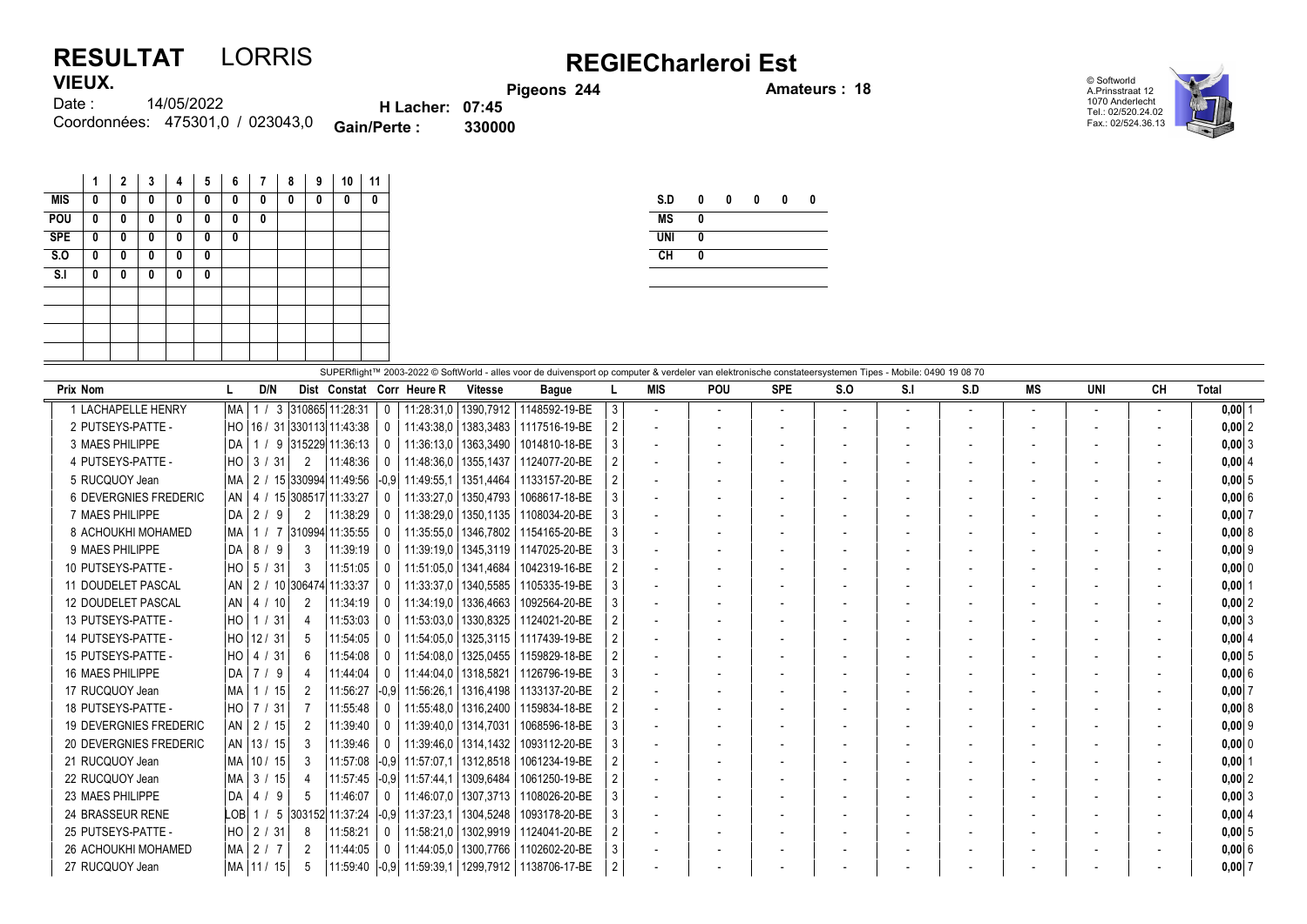| Prix Nom                                  |      | D/N                       |                               | Dist Constat Corr Heure R        |              |                                                   | <b>Vitesse</b>         | <b>Bague</b>                                                                       |                | MIS                      | POU | <b>SPE</b> | S.O | S <sub>1</sub> | S.D | MS | UNI | <b>CH</b> | Total                |
|-------------------------------------------|------|---------------------------|-------------------------------|----------------------------------|--------------|---------------------------------------------------|------------------------|------------------------------------------------------------------------------------|----------------|--------------------------|-----|------------|-----|----------------|-----|----|-----|-----------|----------------------|
| 28 PUTSEYS-PATTE -                        | HO   | 23/31                     | 9                             | 11:59:06                         | 0            |                                                   |                        | 11:59:06.0   1299.1460   1124106-20-BE                                             |                |                          |     |            |     |                |     |    |     |           | 0,00 8               |
| 29 MAES PHILIPPE                          | DA   | 3/9                       | 6                             | 11:47:57                         | 0            | 11:47:57,0 1297,5057                              |                        | 1065813-19-BE                                                                      | 3              |                          |     |            |     |                |     |    |     |           | $0,00$ 9             |
| 30 DE BELS-CRETON                         |      |                           |                               | LOB  6 / 7  304382  11:39:52     |              |                                                   |                        | $-0.9$ 11:39:51,1 1296,0606 1118756-20-BE                                          |                | $\overline{\phantom{a}}$ |     |            |     |                |     |    |     |           | $0,000$ 0            |
| 31 DEVERGNIES FREDERIC                    |      | $AN$ 5 / 15               | 4                             | 11:43:13                         | 0            | 11:43:13,0                                        | 1295,1109              | 1068586-18-BE                                                                      |                |                          |     |            |     |                |     |    |     |           | $0,00$ 1             |
| 32 MALOTEAUX RAYMOND                      | LA I |                           |                               | 2 / 15 322694 11:54:25           |              | $-0.9$ 11:54:24.1                                 |                        | 1293.8727   1107050-20-BE                                                          |                |                          |     |            |     |                |     |    |     |           | 0,00 2               |
| 33 RUCQUOY Jean                           | MA I | 8 / 15                    | 6                             | 12:01:00                         |              | $-0.9$ 12:00:59.1                                 | 1293,0211              | 1060148-19-BE                                                                      |                |                          |     |            |     |                |     |    |     |           | 0,00 3               |
| 34 RUCQUOY Jean                           | MA   | 15 / 15                   |                               | 12:01:01                         |              | -0.9  12:01:00.1                                  | 1292,9370              | 1133101-20-BE                                                                      |                |                          |     |            |     |                |     |    |     |           | $0,00$ 4             |
| <b>35 DEVERGNIES FREDERIC</b>             |      | AN   1 / 15               | 5                             | 11:43:42                         | $^{\circ}$   | 11:43:42,0                                        | 1292,4885              | 1093114-20-BE                                                                      |                |                          |     |            |     |                |     |    |     |           | $0,00$ 5             |
| <b>36 DEVERGNIES FREDERIC</b>             |      | AN   14 / 15              | 6                             | 11:43:42                         | 0            | 11:43:42,0   1292,4885                            |                        | 1093135-20-BE                                                                      |                |                          |     |            |     |                |     |    |     |           | 0,006                |
| 37 RUCQUOY Jean                           |      | MA   14 / 15              | 8                             | 12:01:26                         |              | $-0.9$ 12:01:25.1                                 | 1290,8359              | 1092786-18-BE                                                                      |                |                          |     |            |     |                |     |    |     |           | 0,0017               |
| 38 RUCQUOY Jean                           |      | MA   13 / 15              | 9                             | 12:01:33                         |              | $-0.9$ 12:01:32,1                                 | 1290.2489              | 1095880-18-BE                                                                      |                |                          |     |            |     |                |     |    |     |           | 0,008                |
| 39 DOUDELET PASCAL                        |      | AN   10 / 10              | -3                            | 11:42:55                         | 0            | 11:42:55.0   1288.1569                            |                        | 1093022-20-BE                                                                      |                | $\overline{\phantom{a}}$ |     |            |     |                |     |    |     |           | $0,00$ 9             |
| <b>40 SEBILLE FRANCIS</b>                 |      |                           |                               | MO   16 / 21   307203   11:43:42 |              | $0.9$   11:43:42.9                                | 1286,9028              | 1068713-17-BE                                                                      |                |                          |     |            |     |                |     |    |     |           | $0,00$ 0             |
| 41 SEBILLE FRANCIS                        |      | MO   14 / 21              | $\overline{2}$                | 11:43:44                         |              | $0.9$   11.43.44.9                                | 1286,7231              | 1127984-19-BE                                                                      |                | $\overline{\phantom{a}}$ |     |            |     |                |     |    |     |           | $0,00$ 1             |
| 42 LELOIR GONZALES                        |      |                           | MO   7 / 20  312302  11:47:47 |                                  | 0            | 11:47:47.0                                        |                        | 1286,3404   1193196-15-BE                                                          |                |                          |     |            |     |                |     |    |     |           | $0,00$ 2             |
| 43 DEVERGNIES FREDERIC                    |      | AN   6 / 15               | 7                             | 11:45:00                         | 0            |                                                   | 11:45:00,0   1285,4875 | 1081352-17-BE                                                                      |                | $\overline{\phantom{a}}$ |     |            |     |                |     |    |     |           | 0,003                |
| 44 PUTSEYS-PATTE -                        | HO   | 28/31                     | 10                            | 12:01:55                         | 0            |                                                   | 12:01:55,0   1284,9030 | 1124109-20-BE                                                                      |                |                          |     |            |     |                |     |    |     |           | $0,00$ 4             |
| <b>45 DEVERGNIES FREDERIC</b>             |      | AN   10 / 15              | 8                             | 11:45:11                         | $\mathbf 0$  | 11:45:11.0 1284.5063                              |                        | 1081359-17-BE                                                                      |                |                          |     |            |     |                |     |    |     |           | 0,005                |
| 46 FEDRIGUCCI AVERARDO                    |      |                           |                               | RA 6 / 7 320959 11:54:53         | 0            |                                                   |                        | 11:54:53.0   1284.4355   1107603-20-BE                                             |                |                          |     |            |     |                |     |    |     |           | 0,006                |
| 47 SEBILLE FRANCIS                        |      | $MO$ 9 / 21               | 3                             | 11:44:28                         |              |                                                   |                        | 0.9 11:44:28.9 1282.7830 1163202-18-BE                                             |                |                          |     |            |     |                |     |    |     |           | 0,007                |
| 48 QUENON ERIC & ANAIS                    |      |                           |                               | AN   2 / 2   307471   11:44:43   | 0            |                                                   |                        | 11:44:43.0   1282.6435   1092896-20-BE                                             |                | $\overline{\phantom{a}}$ |     |            |     |                |     |    |     |           | 0,0018               |
| 49 BRASSEUR RENE                          |      | LOB 3 / 5                 | 2                             | 11:41:41                         |              | $\begin{vmatrix} -0.9 & 11.41.40.1 \end{vmatrix}$ |                        | 1280,9149   1127383-19-BE                                                          |                |                          |     |            |     |                |     |    |     |           | $0,00$ 9             |
| 50 DEVERGNIES FREDERIC                    |      | AN   11 / 15              | 9                             | 11:45:52                         | 0            | 11:45:52,0                                        |                        | 1280,8622   1106404-19-BE                                                          |                |                          |     |            |     |                |     |    |     |           | $0,000$ 0            |
| 51 DECENDRE CHARLIER                      |      |                           |                               | CO 21 / 48 316165 11:52:00       | 0            | 11:52:00,0                                        | 1280,0202              | 1099227-20-BE                                                                      |                |                          |     |            |     |                |     |    |     |           | $0,00$ 1             |
| 52 LELOIR GONZALES                        |      | MO 10 / 20                | $\overline{2}$                | 11:49:39                         | $\Omega$     | 11:49:39,0                                        |                        | 1276,5256   1118605-20-BE                                                          |                |                          |     |            |     |                |     |    |     |           | $0,00$  2            |
| 53 LELOIR GONZALES                        |      | MO 17 / 20                | 3                             | 11:49:41                         | $\Omega$     |                                                   |                        | 11:49:41.0   1276.3517   1118647-20-BE                                             |                |                          |     |            |     |                |     |    |     |           | 0,0013               |
| 54 DECENDRE CHARLIER                      |      | $CO$ 22 / 48              | $\overline{2}$                | 11:52:43                         | $\Omega$     | 11:52:43,0   1276,3171                            |                        | 1099205-20-BE                                                                      |                |                          |     |            |     |                |     |    |     |           | 0,00   4             |
| 55 DECENDRE CHARLIER                      |      | $CO$ 26 / 48              | 3                             | 11:52:51                         | 0            | 11:52:51,0 1275,6304                              |                        | 1099317-20-BE                                                                      |                | $\overline{\phantom{a}}$ |     |            |     |                |     |    |     |           | $0,00$ 5             |
| 56 DECENDRE CHARLIER                      |      | $CO$ 35 / 48              | 4                             | 11:53:29                         | $^{\circ}$   |                                                   |                        | 11:53:29.0   1272.3791   1103171-19-BE                                             |                |                          |     |            |     |                |     |    |     |           | 0,006                |
| 57 RUCQUOY Jean                           |      | MA   7 / 15               | 10                            | 12:05:16                         |              | $-0.9$ 12:05:15.1                                 |                        | 1271,8228   1133117-20-BE                                                          |                | $\overline{\phantom{a}}$ |     |            |     |                |     |    |     |           | $0,00$ 7             |
| 58 PUTSEYS-PATTE -                        |      | $HO$   8 / 31             | 11                            | 12:05:00                         | 0            |                                                   | 12:05:00.0   1269.6654 | 1010873-18-BE                                                                      |                | $\overline{\phantom{a}}$ |     |            |     |                |     |    |     |           | 0,008                |
| 59 SEBILLE FRANCIS                        |      | MO 17 / 21                | 4                             | 11:47:18                         |              | $0.9$   11.47.18.9                                |                        | 1267,7837   1126922-19-BE                                                          |                |                          |     |            |     |                |     |    |     |           | $0,00$ 9             |
| 60 PUTSEYS-PATTE -                        |      | HO 17 / 31                | 12 <sup>°</sup>               | 12:05:24                         | $\Omega$     | 12:05:24,0                                        |                        | 1267,7151 1117532-19-BE                                                            |                |                          |     |            |     |                |     |    |     |           | 0,00 0               |
| <b>61 LACHAPELLE HENRY</b>                |      | $MA$ 2 / 3                | 2                             | 11:50:14                         | $\Omega$     | 11:50:14,0                                        |                        | 1267.6295   1162639-18-BE                                                          |                |                          |     |            |     |                |     |    |     |           | $0,00$ 1             |
| 62 DOUDELET PASCAL                        |      | AN   1 / 10               |                               | 11:46:47                         | 0            |                                                   |                        | 11:46:47.0   1267.5564   1105320-19-BE                                             |                |                          |     |            |     |                |     |    |     |           | 0,0012               |
| 63 MAES PHILIPPE                          | DA   | 5/9                       |                               | 11:53:57                         | $\Omega$     |                                                   |                        | 11:53:57,0   1266,2342   1013575-18-BE                                             |                |                          |     |            |     |                |     |    |     |           | 0,003                |
| 64 BRASSEUR RENE                          |      | $LOB$ 4 / 5               | 3                             | 11:44:27                         |              | $-0.9$ 11:44:26.1                                 |                        | 1266,1141   1127381-19-BE                                                          |                |                          |     |            |     |                |     |    |     |           | 0,0014               |
| 65 MALOTEAUX RAYMOND                      |      | $LA$   4 / 15             | 2                             |                                  |              |                                                   |                        |                                                                                    |                |                          |     |            |     |                |     |    |     |           | 0,005                |
| 66 PUTSEYS-PATTE -                        |      | HO 29 / 31                | 13                            | 12:05:54                         | $\mathbf 0$  |                                                   |                        | 12:05:54,0   1265,2856   1124904-20-BE                                             | $\overline{2}$ |                          |     |            |     |                |     |    |     |           | $0,00$ 6             |
| 67 DECENDRE CHARLIER                      |      | $CO$ 16 / 48              | 5                             | 11:55:21                         | $\mathbf 0$  |                                                   |                        | 11:55:21,0   1262,8920   1099286-20-BE                                             |                |                          |     |            |     |                |     |    |     |           | 0,007                |
| 68 LACHAPELLE HENRY                       |      | $MA$ 3 / 3                | 3                             | 11:51:33                         | $\mathbf 0$  |                                                   |                        | 11:51:33,0   1260,8599   1001079-18-BE<br>  11:51:57,0   1259,3399   1154156-20-BE |                |                          |     |            |     |                |     |    |     |           | 0,008                |
| 69 ACHOUKHI MOHAMED<br>70 SEBILLE FRANCIS |      | $MA$ 7 / 7                | 3<br>5                        | 11:51:57                         | $\mathbf{0}$ |                                                   |                        | 0,9   11:48:58,9   1259,1234   1030659-16-BE                                       |                |                          |     |            |     |                |     |    |     |           | $0,00$ 9             |
| 71 SEBILLE FRANCIS                        |      | $MO$ 1 / 21<br>MO 15 / 21 |                               | 11:48:58<br>11:49:01             |              |                                                   |                        | 0,9   11:49:01,9   1258,8653   1102011-20-BE                                       |                |                          |     |            |     |                |     |    |     |           | $0,00$ 0<br>$0,00$ 1 |
| 72 DOUDELET PASCAL                        |      | $AN$ 3 / 10               | -5                            | 11:48:37                         | $\mathbf 0$  |                                                   |                        | 11:48:37,0   1258,0174   1093039-20-BE                                             |                |                          |     |            |     |                |     |    |     |           | $0,00$ 2             |
| 73 PUTSEYS-PATTE -                        |      | HO 30 / 31                | -14                           | 12:07:32                         | $\mathbf 0$  |                                                   |                        | 12:07:32,0   1257,4137   1124102-20-BE                                             | $\overline{2}$ |                          |     |            |     |                |     |    |     |           | $0,00$ 3             |
|                                           |      |                           |                               |                                  |              |                                                   |                        |                                                                                    |                |                          |     |            |     |                |     |    |     |           |                      |